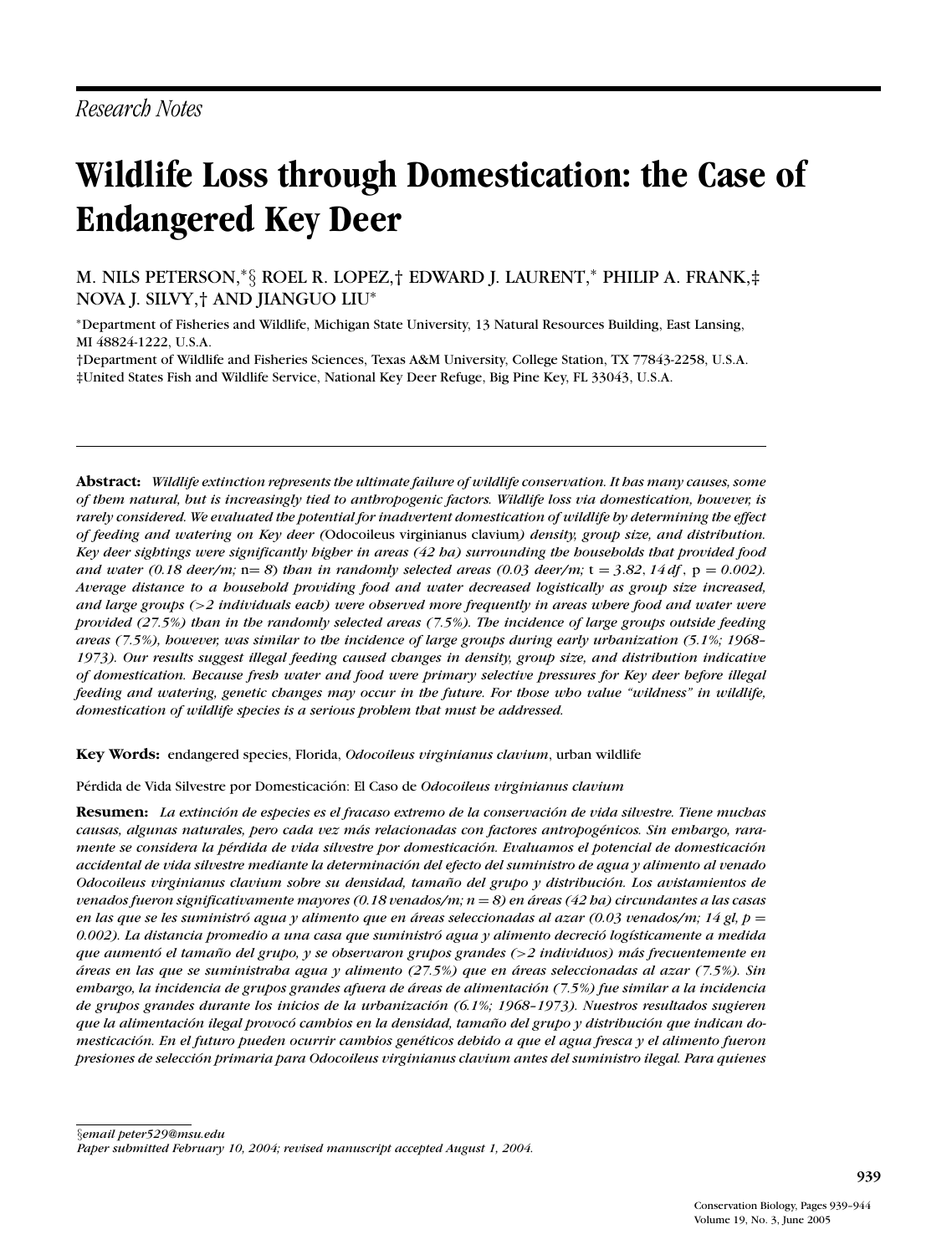*valoran "lo silvestre" de la vida silvestre, la domesticacion de especies de vida silvestre es un problema serio ´ que debe ser atendido.*

**Palabras Clave:** especies en peligro, Florida, *Odocoileus virginianus clavium*, vida silvestre urbana

# **Introduction**

Urban expansion and suburban sprawl associated with growth in human population and affluence are fundamentally altering the ecology of many wildlife species (Grinder & Krousman 2001; Liu et al. 2003; Riley et al. 2003). Species with greater phenotypic plasticity including raccoons (*Procyon lotor*), white-tailed deer (*Odocoileus virginianus*), and canids—have adapted to these changes, whereas less-flexible species, such as the Houston toad (*Bufo houstonensis*; Allison 2002) and Key Largo woodrat (*Neotoma floridana smalli*; McCleery 2003), are being driven to extinction. Wildlife extinction represents the ultimate failure of wildlife conservation. Extinction can have many causes, some of them natural, but is increasingly being tied to anthropogenic factors (Czech 2000; Brooks et al. 2002). The rapidly expanding influence of humanity has, however, created an unprecedented prospect for wildlife loss via domestication.

Domestication is a process whereby wild animals adapt to environments provided by humans (Price 1999). Genetic changes accruing over generations in humandominated environments combine with the behavioral changes induced by these environments to create the domestic phenotype (Clutton-Brock 1977; Price 1998, 1999). When domestication of wildlife species is considered, it is usually in context of captive breeding programs (Price 1984; Snyder et al. 1996), and domestication selection is considered inevitable in a captive population (Waples 1999). Conservationists are aware of the dangers associated with domestication in this context and usually take steps to minimize its occurrence. This awareness, however, is less apparent regarding the potential for domestication in populations rendered "captive" in human environments by anthropogenic habitat fragmentation and manipulation. Endangered wildlife species prone to inhabiting human-dominated landscapes may appear safe from extinction but are uniquely susceptible to domestication.

Hopes for future feralization may alleviate concerns regarding domestication of wildlife species but are ill founded if insufficient amounts of habitat are available. Losing the "wildness" in wildlife is as permanent as extinction unless replication of the selective pressures originally dictating the wild phenotype is possible (Price 1984). When domestication is accompanied by urbanization, legal, economic, political, and social factors make reclamation of the original habitat, and thus selective pressures, unlikely.

Anthropogenic habitat fragmentation can trap wildlife populations in human environments (Folk & Klimstra 1991; Rolstad 1991), thereby facilitating domestication selection. We hypothesized that those human behaviors altering selection (e.g., feeding, watering, providing shelter) could lead to domestic phenotypes in these populations. We evaluated this hypothesis with a spatiotemporal analysis of Florida Key deer (*Odocoileus virginianus clavium*) density, group size, and dispersion on Big Pine Key, Florida. Key deer, listed as an endangered subspecies of white-tailed deer in 1967, are endemic to the Florida Keys on the southern end of peninsular Florida (Hardin et al. 1984). Key deer occupy 20–25 islands within the boundaries of the National Key Deer Refuge, with approximately 65% of the overall deer population on Big Pine Key (Fig. 1; 2523 ha; Lopez et al. 2003*c*). Because of the permanent sources of fresh water unavailable on other keys, the population on Big Pine Key is a source for the Key deer metapopulation.

Growing numbers of Key deer (Lopez et al. 2003*c*) and the decrease of "usable" space (Guthery 1997; Lopez et al. 2005), caused by suburban development, have contributed to create higher densities of deer. We hypothesized that feeding and watering (FW) of Key deer leads to a domestic phenotype. Key deer with higher tolerance for large social groups, high density, and human contact avoid the historical selective pressures of fresh water and forage availability.

We evaluated illegal provision of food and water as a mechanism for causing changes in Key deer sociobiology indicative of domestication. To evaluate domestication of individual Key deer and domestication of the subspecies, we determined whether relationships between locations of households providing food and water and Key deer sociobiology suggest domestication at scales of individual deer ranges and the entire island of Big Pine. To determine temporal changes in Key deer sociobiology, we compared the incidence of large groups  $(>2$  individuals each) outside current (1998–2002) feeding areas to the incidence of large groups during early urbanization (1968–1973) of Big Pine Key.

# **Methods**

#### **Data Collection**

We conducted two weekly surveys of Key deer along roads (entire route 71 km) from March 1998 to December 2002 on Big Pine Key. We conducted both surveys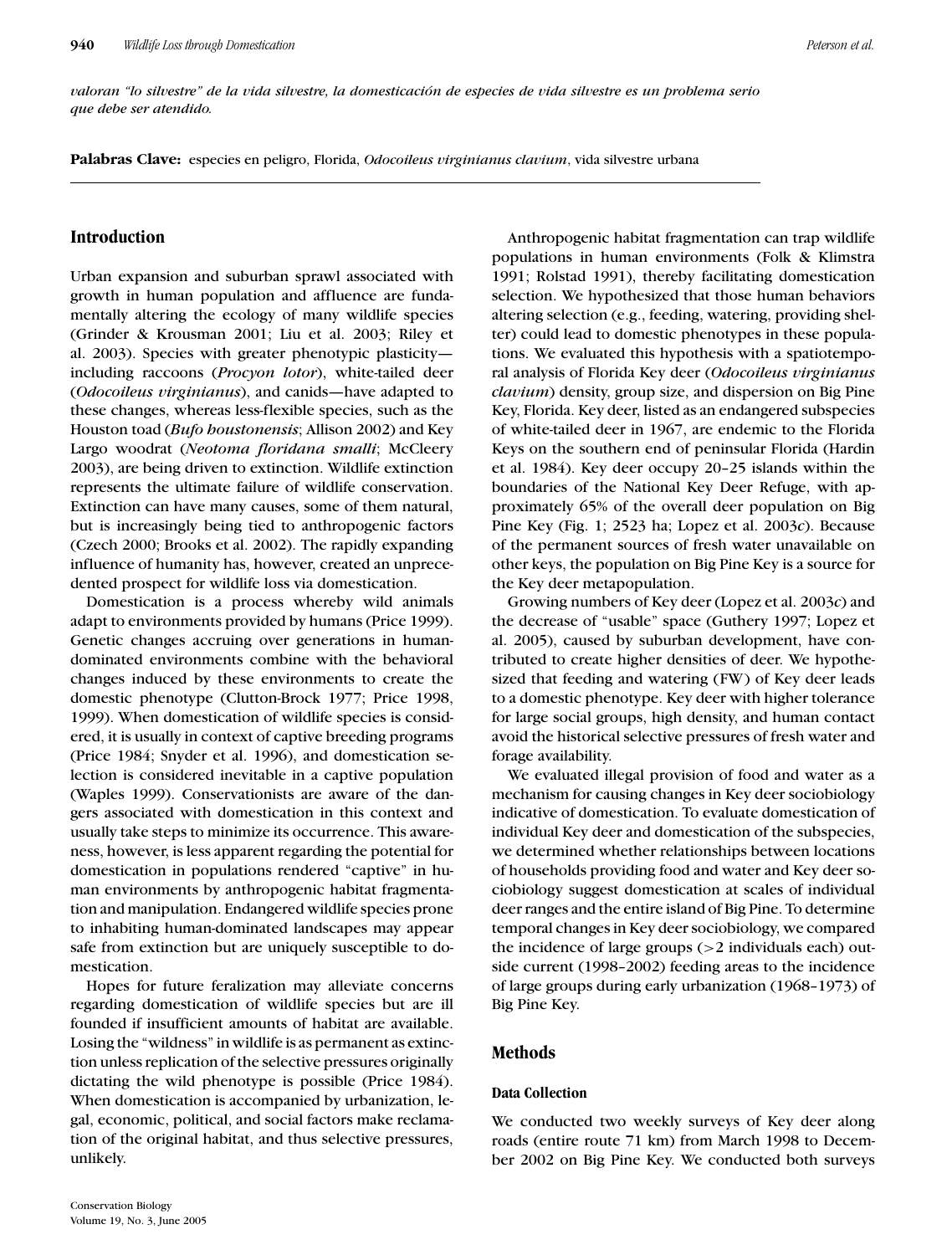



on the same day, one 0.5 hours before official sunrise and the other 1.5 hours before official sunset. For all surveys, two observers in a vehicle (average travel speed, 16–24 km/hour) recorded the number of deer sightings, group size per sighting, sex (male, female, or unknown), and age (fawn, yearling, adult, or unknown; Silvy 1975; Lopez 2001) of observed animals along the route. In addition, the geographic location of sightings in relation to individual homes, signs, and intersections was marked on a paper map (1:16,800). Because of the large scale of the maps and well-marked homes and intersections on the island, we estimated the spatial precision of marked sightings was better than 25 m.

We identified 10 households where supplemental FW took place by observing residents provide the resources to deer during 4 hours of daily telemetry (randomly chosen time periods) and 8 hours of weekly survey driving  $(\approx 7500$  hours of direct observation). These observations were corroborated through interviews with community members, field notes, reports from U. S. Fish and Wildlife Service law enforcement officers, and personal interactions in clubs and civic organizations, where residents described their FW activities.

### **Data Analysis**

We compared the number of deer sightings and group sizes of deer sighted within a circular plot (42 ha) surrounding households with the number of sightings in random plots of the same size and shape located throughout the rest of the island. Our area of investigation was based on the average core area of Key deer females (Lopez 2001). This size plot was chosen because the social networks of white-tailed deer revolve around matriarchy of dominant females (Marchinton & Hirth 1984). All spatial analyses were conducted in ArcView 3.2 (Environmental Systems Research Institute, Redlands, California).

Although we identified 10 households providing food and water to deer, the area of evaluation surrounding two pairs of these households overlapped greatly (>50%). We therefore selected 1 household from each overlapping pair at random and removed the nonoverlapping area surrounding that household from consideration (revised households  $n = 8$ ). We then used a random point generator to establish eight points for comparison with FW household locations. Circular 42-ha plots were centered on the random points, as they were on the FW households.

To compare the density of deer in FW plots to those in random plots, we counted the number of deer sightings in plots of each type. Deer were only counted, however, along roads, and the length of survey routes within each plot varied. We therefore standardized the count variables by dividing number of deer sighted by length of survey route within each plot. Thus, our results indicate sightings per meter of survey route in the average core area of a female's range. Differences in sighting density between FW plots and random plots were tested using a two-sample *t* test in which values were considered significant at *p* ≤ 0.05 (Ott & Longnecker 2001).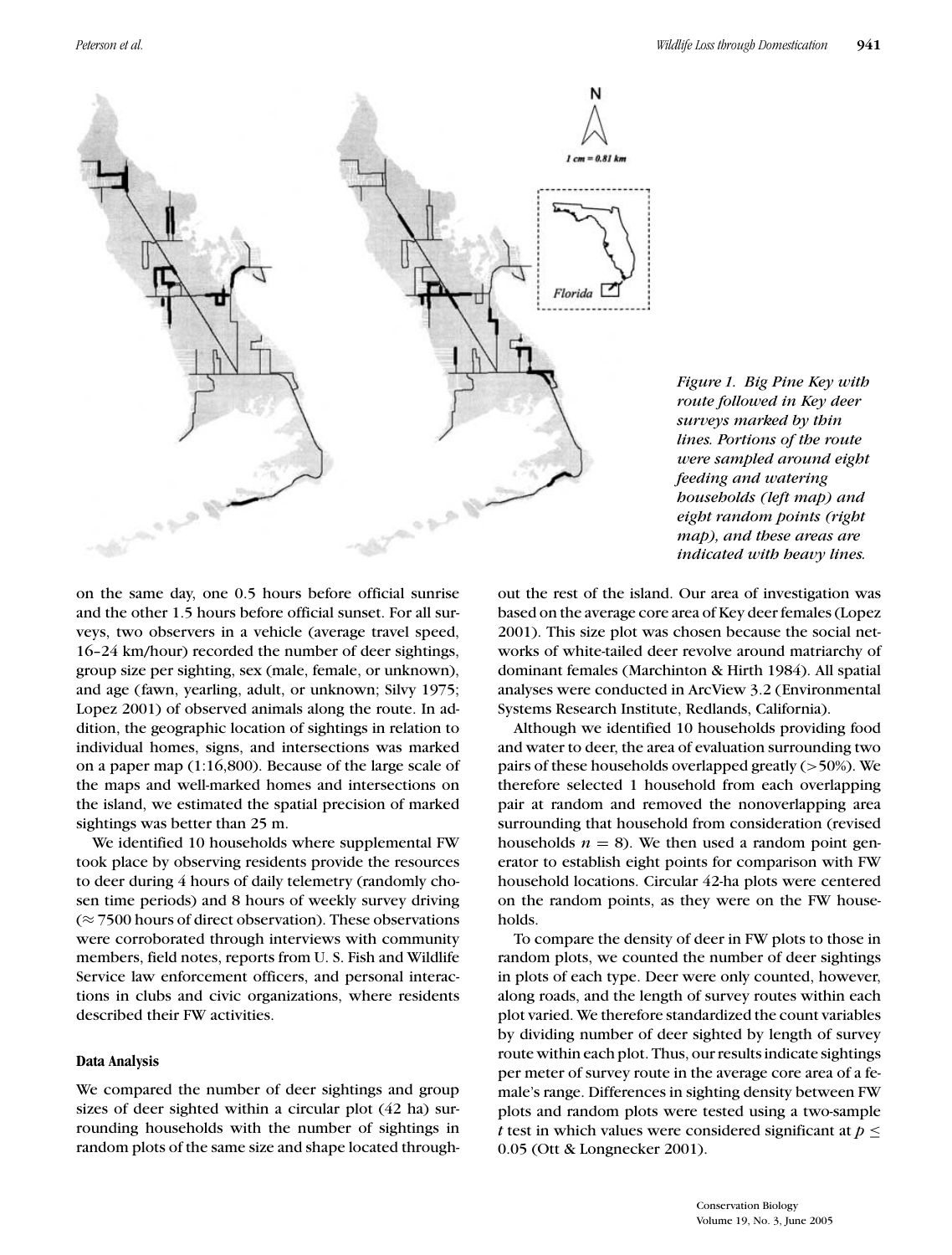To evaluate the impact of changes in group size and density near FW plots on the entire Key deer subspecies, we compared total sightings in FW areas to total sightings in the remainder of Big Pine Key. We determined spatial and temporal changes in Key deer distribution and group sizes to estimate potential social changes instigated by feeding and watering. To evaluate spatial changes, we calculated average distance to the nearest FW household for each Key deer group size (1–34 individuals per group) and compared average group size within FW plots to average group size throughout the island. To evaluate temporal changes, we compared average group size in FW plots and throughout Big Pine Key with historic group size for the key (Hardin et al. 1976). In the historical study, behavioral observations were used to estimate group size, so deer up to 90 m apart were occasionally lumped together for group identification. In our study, deer <25 m apart were considered a group. Finding higher deer numbers within contemporary 25-m radii compared with the historical 90-m radii would therefore provide strong evidence of increased group size ( Jelinski & Wu 1996). If lower current deer numbers were found, however, these results could be attributed to sampling effects and additional analyses would be warranted.

## **Results**

We observed 7461 Key deer within 3768 Key deer groups over all surveys in the 1998–2002 study. Key deer sightings per meter of survey route were significantly higher in plots surrounding FW households (0.18 deer/m) than in randomly selected areas  $(0.03 \text{ deer/m}; t = 3.82, 14)$ df,  $p = 0.002$ ). Although areas surrounding FW households contained <0.25 of the survey route, more Key deer were seen in plots surrounding the eight FW households (16 km of survey route; 4357 deer) than on the rest of the survey route combined (55 km of survey route; 3104 deer). Because past research suggested habitat quality was higher in northern portions of Big Pine Key (Lopez et al. 2005), we were concerned about the apparent southern bias in distribution of random points. To evaluate the potential impact of this problem, we replaced the three southernmost random plots with three new random plots, nonoverlapping with FW household plots, in the northern half of the island. This resulted in five FW plots and five non-FW plots in the northern half of Big Pine Key. Key deer sightings were still significantly  $(t =$ 3.35, 14 df,  $p = 0.004$ ) higher in plots surrounding FW households.

Average distance to a FW household decreased logistically as group size increased (Fig. 2). Groups with more than 5 individuals were clustered near FW households (averaging  $\leq$ 200 m), whereas groups of fewer than 3 were distributed throughout the island (averaging 600 m from



*Figure 2. Average distance each group size of Key deer was seen from a feeding and watering (FW) location (error bars indicate 1 SE above and below the mean).*

a FW household). Maximum group size within FW plot areas was 34, and maximum group size in the randomly selected areas was 5. Large groups (>2 individuals each) were observed more frequently in FW areas (27.5%) than in the randomly selected areas (7.5%). Twenty percent (*n*  $= 3768$ ) of all sightings were large groups. The incidence of large groups outside feeding areas (7.5%), however, was similar to the incidence of large groups historically (5.1%; *n* = 13,743; 1968–1973; Hardin et al. 1976).

#### **Discussion**

Our results suggest supplemental feeding and watering by relatively few households  $(n = 10)$  significantly influenced density, distribution, and group size for the Key deer. The highest deer densities were observed within the FW household plots, and group sizes increased closer to FW households. Although some ungulates may enter urban areas to avoid predation, the scenario is unlikely for Key deer, which have no natural predators. Key deer actually face their only predator, domestic dogs, in urban areas. The neighborhood on our survey route with the highest deer density had two FW plots and the highest density of free ranging dogs (N.P. & R.L., unpublished data).

These changes lend credence to suggestions that anthropogenic forces are beginning to control selective pressures for Key deer (Folk and Klimstra 1991; Lopez et. al. 2003*a*). Before humans settled permanently in the Keys, the availability of fresh water (and to a lesser degree forage) limited the Key deer population and were the primary selective pressures acting on the population (Klimstra et al. 1974; Silvy 1975). Indeed, an adapted tolerance for high salinity levels in drinking water is a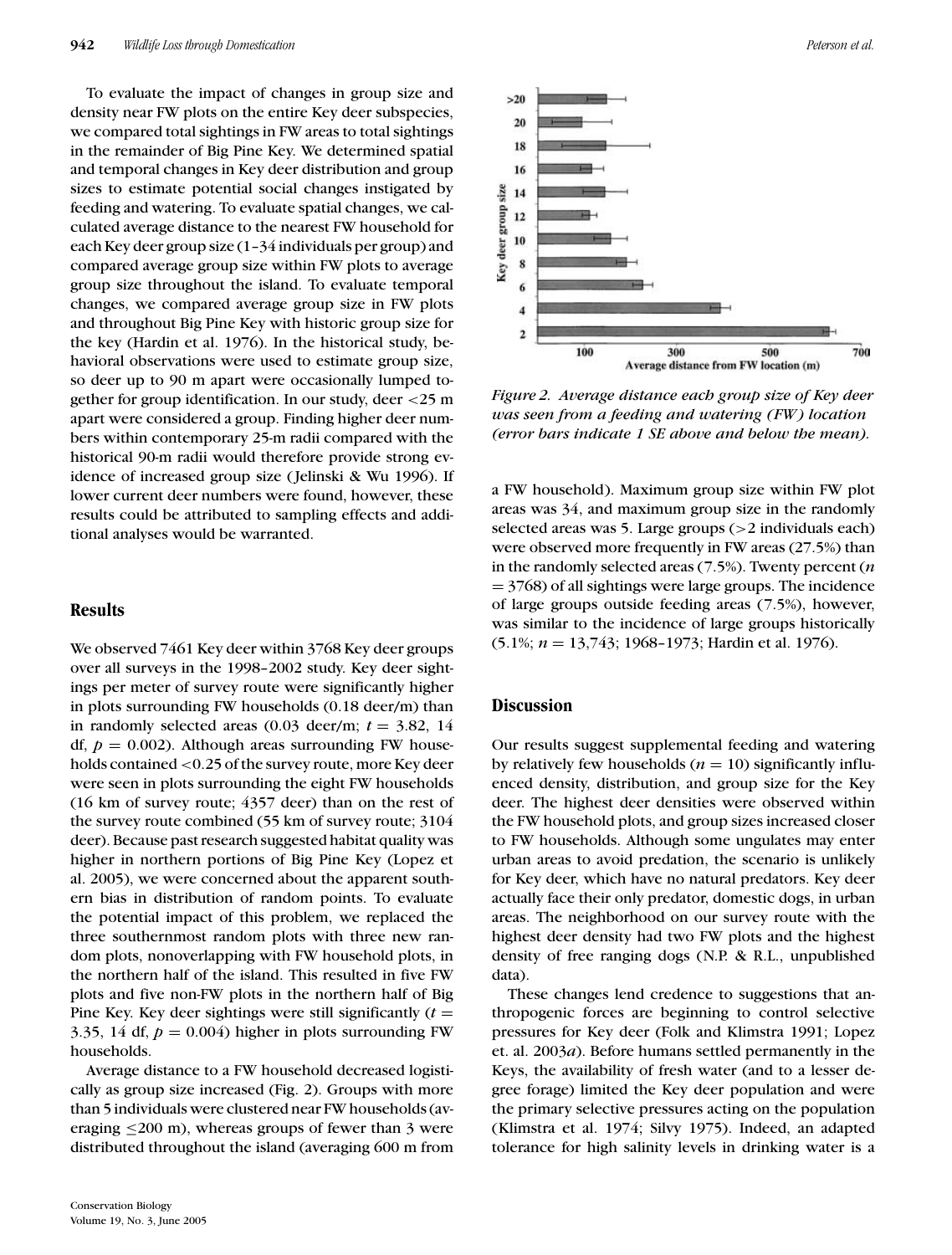unique attribute of Key deer ( Jacobson 1974). Feeding and watering have largely negated the historical selective pressures imposed by fresh water and food availability and have replaced them with anthropogenic limitations, primarily deer being killed in collisions with cars. Although natural water holes historically became unavailable during dry periods or when contaminated with salt water after storm surges (Lopez et. al 2003*b*), artificial water sources at FW households are as reliable as the pipeline that brings water for the Keys' human residents.

The domestication selection may have genetic impacts on the entire subspecies because the selective pressure is constant and positively influences survival and reproduction of a major portion of the population. Our road surveys suggest most of the population spent time in the FW plots, and those deer had the smallest ranges and highest site fidelity in the population (Lopez 2001; Peterson et al. 2004). The portions of Big Pine Key in and around FW plots have a female-biased sex ratio (i.e., a disproportionate amount of fawn recruitment occurs there; Lopez 2001). The largest male Key deer, presumably those with the greatest breeding success, feed and breed in FW plots (R.L., unpublished data). Because the primary source of mortality for Key deer, collisions with cars occurring along U.S. Highway 1, is geographically isolated from the residential neighborhoods where FW takes place (Peterson et al. 2003*b*), survival is higher for Key deer in FW plots than in areas near the highway.

Domestication exists on a continuum and is difficult to measure. Environmental conditions typically provided for domestic species vary from extremely contrived, as in the case of laboratory rodents, to relatively pristine rangeland, as in the case of some livestock (Price 1999). With these caveats in mind, Key deer are demonstrating changes indicative of domestication (larger group size, higher densities, and human control of selective pressure). Behavior of individual animals also supports domestication claims. Although walking up to deer and grabbing them was the preferred Key deer capture method during concurrent population ecology studies (Peterson et al. 2003*a*), all 40 Key deer we were able to hand capture were within our FW plots.

Urbanization did not directly dictate the domestication trend. The incidence of large groups outside the FW areas (7.5%) was similar to that in early development times (5.1%; 1968–1973). Growth of household and population numbers on Big Pine Key, however, may have indirectly caused domestication selection by increasing the number of people who perceive Key deer individualistically and anthropomorphically (Peterson et al. 2003*a*). Members of all 10 FW households demonstrated anthropomorphic views of Key deer (e.g., referring to individual Key deer by name, speaking about Key deer families, recording Key deer genealogy, providing first aid, feeding and watering deer who "looked" hungry; Peterson et al. 2003*a*).

It has been suggested that domestication is a solution for wildlife extinction because few if any animals domesticated as pets have gone extinct (Archer & Pain 2000). This suggestion ignores the probability that domestication will strip endangered wildlife species of priceless scientific, aesthetic, dialectical, and sacramental values (Rolston 1981). Moreover, it obfuscates the root problem of habitat loss. If Key Largo woodrats, Keys marsh rabbits (*Sylvilagus palustris hefneri*), Key deer, or any other urban endangered species thrives as a "pet" while their habitat is destroyed, future feralization will be difficult. For those who value wildness in wildlife, domestication of urban endangered species is a serious problem that must be addressed.

### **Conservation Implications**

The relationship between supplemental feeding and Key deer domestication suggested by our results demonstrates the dramatic influence that relatively few households (*n*  $= 10$ ) can exert on conservation goals in urban and suburban areas. Reversal of the domestication trend in Key deer will require the cessation of feeding and watering. This may seem uncomplicated, particularly because the law prohibits these activities in regards to Key deer, but prosecuting residents for activities considered compassionate and humane may cause retaliation when community cooperation is needed for future management (Peterson et al. 2002). To reverse the domestication trend observed in Key deer or similar urban wildlife species without alienating the public, managers must communicate conservation goals with residents in a shared language. Individualistic and anthropomorphic perceptions of Key deer leading to FW were influential factors driving domestication. This dynamic suggests that wildlife managers, who typically view wildlife from a population perspective, should strive to understand and integrate the individualistic and occasionally anthropomorphic perspectives of the public (Shine & Koenig 2001; Peterson et al. 2003*a*) in adaptive management programs. For species and populations likely to flourish in human-dominated landscapes, understanding public perceptions of wildlife and communicating with the public in contexts created by their perceptions are critical for preventing loss of wild phenotypes.

## **Acknowledgments**

Funding was provided by the Texas A&M University System (TAMU Animal Use 2002-139), the U.S. Fish and Wildlife Service (permit 97-14), and the National Science Foundation. We thank TAMU student interns, the staff of the National Key Deer Refuge, the residents of Big Pine Key, D. Kleiman, and two anonymous reviewers. Human